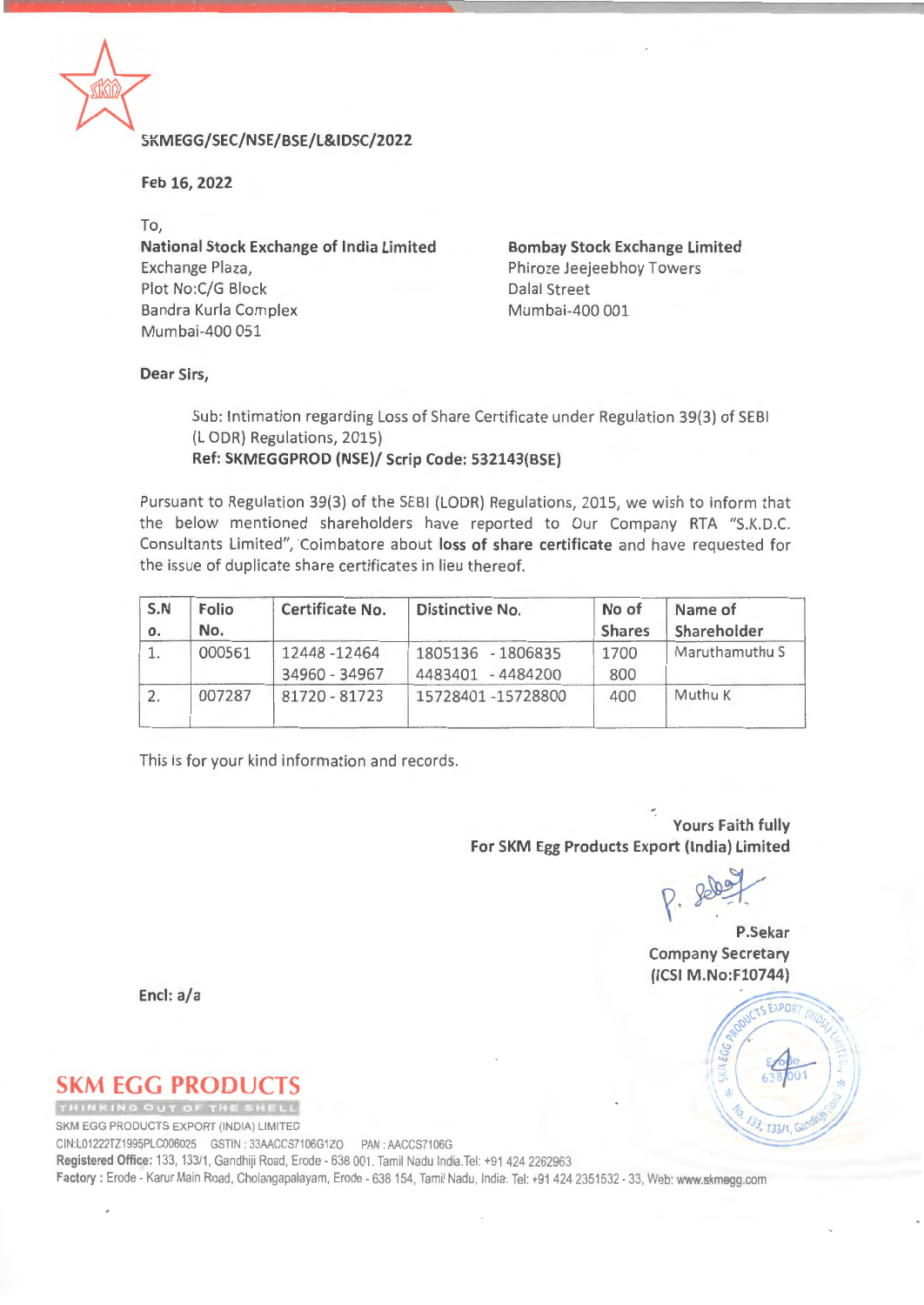## Skm Egg Products Export (India) Limited



#### STOP TRANSFER REGISTER AS ON 15/02/2022

|             |            |              | From: 15/02/2022   | To: 15/02/2022                 |                |                                |                |                         |                                             |
|-------------|------------|--------------|--------------------|--------------------------------|----------------|--------------------------------|----------------|-------------------------|---------------------------------------------|
| <b>TRNO</b> | TRDate     | FOLIO<br>NO. | SHAREHOLDER'S NAME | CERTIFICATE NO.<br><b>FROM</b> | T <sub>0</sub> | DISTINCTIVE NO.<br><b>FROM</b> | T <sub>0</sub> | NO. OF<br><b>SHARES</b> | <b>REASON</b>                               |
| ST800111    | 15/02/2022 | 000561       | MARUTHAMUTHU S     | 12448                          | 12448          | 1805136                        | 1805235        |                         | 100 Issue of Duplicate<br>cum Name Deletion |
| ST800112    | 15/02/2022 | 000561       | MARUTHAMUTHU S     | 12449                          | 12449          | 1805236                        | 1805335        |                         | 100 Issue of Duplicate<br>cum Name Deletion |
| ST800113    | 15/02/2022 | 000561       | MARUTHAMUTHU S     | 12450                          | 12450          | 1805336                        | 1805435        |                         | 100 Issue of Duplicate<br>cum Name Deletion |
| ST800114    | 15/02/2022 | 000561       | MARUTHAMUTHU S     | 12451                          | 12451          | 1805436                        | 1805535        |                         | 100 Issue of Duplicate<br>cum Name Deletion |
| ST800115    | 15/02/2022 | 000561       | MARUTHAMUTHU S     | 12452                          | 12452          | 1805536                        | 1805635        |                         | 100 Issue of Duplicate<br>cum Name Deletion |
| ST800116    | 15/02/2022 | 000561       | MARUTHAMUTHU S     | 12453                          | 12453          | 1805636                        | 1805735        |                         | 100 Issue of Duplicate<br>cum Name Deletion |
| ST800117    | 15/02/2022 | 000561       | MARUTHAMUTHU S     | 12454                          | 12454          | 1805736                        | 1805835        |                         | 100 Issue of Duplicate<br>cum Name Deletion |
| ST800118    | 15/02/2022 | 000561       | MARUTHAMUTHU S     | 12455                          | 12455          | 1805836                        | 1805935        |                         | 100 Issue of Duplicate<br>cum Name Deletion |
| ST800119    | 15/02/2022 | 000561       | MARUTHAMUTHU S     | 12456                          | 12456          | 1805936                        | 1806035        |                         | 100 Issue of Duplicate<br>cum Name Deletion |
| ST800120    | 15/02/2022 | 000561       | MARUTHAMUTHU S     | 12457                          | 12457          | 1806036                        | 1806135        |                         | 100 Issue of Duplicate<br>cum Name Deletion |
| ST800121    | 15/02/2022 | 000561       | MARUTHAMUTHU S     | 12458                          | 12458          | 1806136                        | 1806235        |                         | 100 Issue of Duplicate<br>cum Name Deletion |
| ST800122    | 15/02/2022 | 000561       | MARUTHAMUTHU S     | 12459                          | 12459          | 1806236                        | 1806335        |                         | 100 Issue of Duplicate<br>cum Name Deletion |
| ST800123    | 15/02/2022 | 000561       | MARUTHAMUTHU S     | 12460                          | 12460          | 1806336                        | 1806435        |                         | 100 Issue of Duplicate<br>cum Name Deletion |
| ST800124    | 15/02/2022 | 000561       | MARUTHAMUTHU S     | 12461                          | 12461          | 1806436                        | 1806535        |                         | 100 Issue of Duplicate                      |